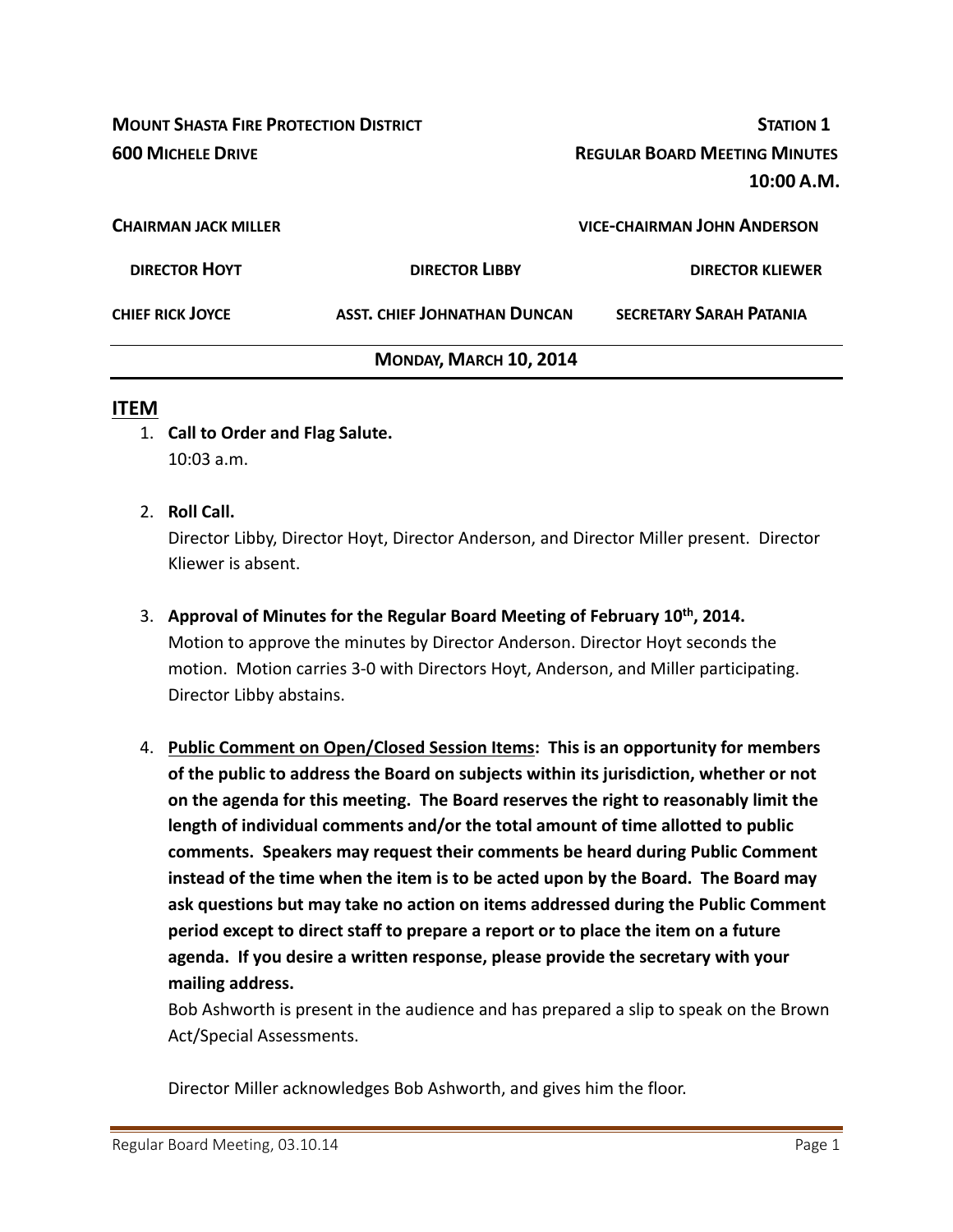Bob comments that in 2003 that County Counsel asked that the agenda be posted 72 hours in advance in two locations. He went to Station#2 and there was no agenda there. He was curious if we have changed our postings, or if it was just missed. Director Libby asks what the rules are for this.

Chief Joyce states that the agenda also placed on the internet on our website and is posted here at station #1. We plan on keeping it at Station #2 as well. So we do have it posted in two places, but the volunteer that was going to station two forgot, and this was the first time that this has ever happened.

Director Libby states that he would like to see that it continue to be posted at Station #2.

Chief Joyce confirms that they will continue to post the agenda at Station #2 as well.

Director Miller gives Mr. Ashworth the option to comment on the special assessments now, or during the agenda item.

Bob continues regarding the assessments, and feels that this needs to be discussed. His concern that before we do the assessments, we need to make sure that everyone pays that is within the current District boundaries.

Director Libby responds that everything in the district is being assessed. The district is looking at including items that we service that are not included on the district map. He continues that he found out from a Greg Plucker at the planning department. It is our responsibility to review this annually. He has been assured by their department that if it is in our district boundaries that it *is* being assessed.

Director Anderson states that he has spoken with Wayne Hammer, and the District gets between 97‐99% of the taxes paid, and we always get the full allotment. He confirms that we are moving forward with the special assessment and that he has had many meetings with county members.

# 5. **Cash Report**

\$86,880.86 Total Interfund Cash as of 02/28/2014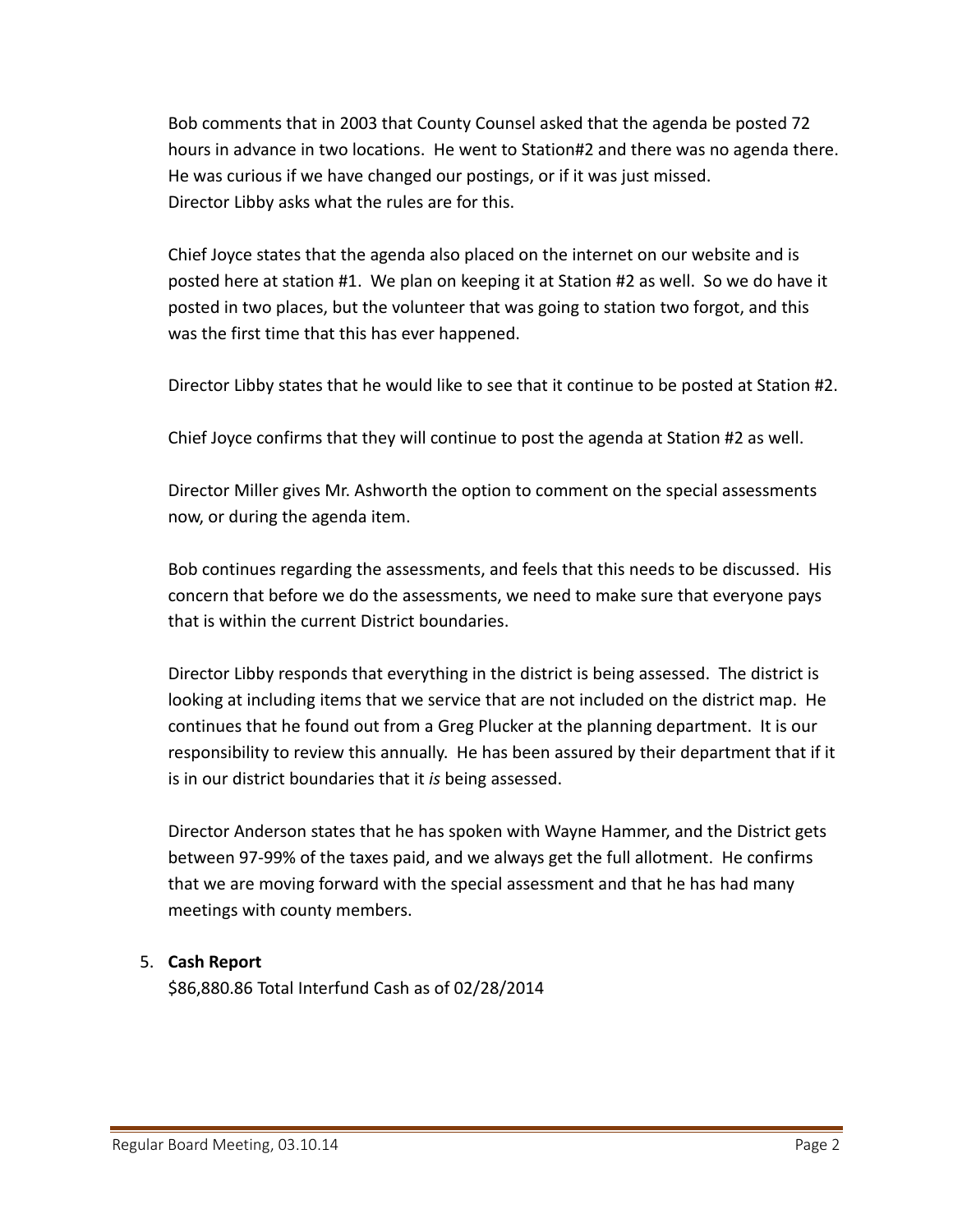#### 6. **Old Business and Board Directives from Previous Meetings**

# 6a. **Discussion and Possible Action on reviewing progress to‐date on Stale‐Dated Warrants.—Chairman Miller/Secretary Patania**

A total of six stale‐dated warrants have been re‐issued during February.

These include two to Chris DeForest, two to Lathan Sidebottom, and one for Charles McDonald. There was also a payroll check that was lost in the mail to Steven McCall from a strike team that was re‐issued after he completed an affidavit and returned it.

# 6b. **Discussion and Possible Action of IRS Payroll Tax Issues that occurred in 2002‐ 2004.—Chairman Miller/Secretary Patania**

Director Miller states that he found a W2 from the 2004 period that states that it was redone in the year following 2004. He is not sure where it comes from. He is fairly certain that it did not come from the county, but rather a bookkeeper. He is not certain of this. He is hoping that it sheds some light on the tax issue. He asks Secretary Patania to add some additional information.

Secretary Patania directs the board to an email entitled "6b" from Jennie Ebejer. We are still facing the issue of the Civil Penalty. The warrants listed in the email can be re‐issued to the IRS, and the ones that require affidavits' will be sent with the letter to the IRS. She has confirmed with Jennie Ebejer that these can be re‐issued into one check, in a conversation by phone just prior to the Board meeting. They will need to list out the old warrants for historical purposes. She also passes around the Request for Abatement form that lists all the penalties from this period, and interest that amount to approximately \$23,000. She asks the Board if it would be advisable to send a the lump sum check and also ask that once the penalties are abated that we set up a quarterly payment schedule until the total amount is paid off. She also notes that she has contacted County Counsel to see if there was a way to determine "reasonable cause" that the 843 form asks for, and he sent a letter from 2007 showing that it was a national problem for fire departments deciding whether to file W2s or 1099s. We may want to include this with our letter to the IRS. She continues that she would like to talk to them on the phone to confirm that this process will work.

Director Anderson asks what the schedule is for the abatement.

Secretary Patania confirms that she will send in the form 843 with the letter showing "reasonable cause" after she has talked to the IRS on the phone to determine that this is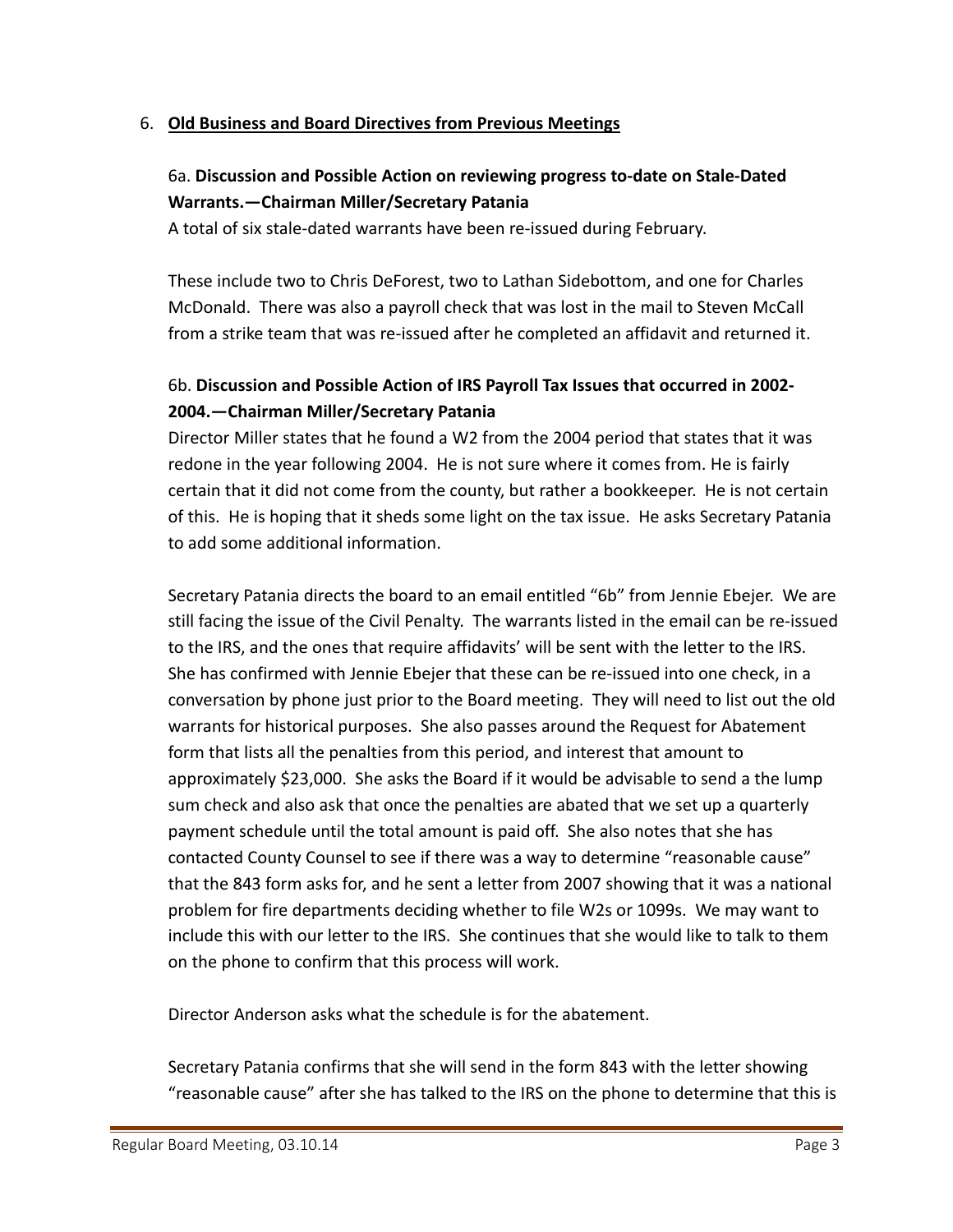the correct order to do this in. She wanted to bring this before the Board before proceeding, and decide what the payment plan would be once we get the penalties abated.

Bob Ashworth states that a gentlemen "Freeman" had to go before the grand jury regarding these issues.

Director Libby asks if they need a motion.

Director Anderson states that it is not a new issue.

Director Miller asks that Secretary Patania continue with these issues and report back to the Board at the next meeting.

6c. **Discussion and Possible Action on extending the borders of the MSFPD, with a report from LAFCO regarding District Boundary adjustments.—Director Libby** Director Libby states that he had a meeting with Greg Plucker form the planning department. All the parcels within our district boundaries are assessed. If we have a problem "within our district" we need to make sure by consulting plot maps and confirm the plot number with the disk, since it is our responsibility.

Chief Joyce distributes a map.

Director Libby then continues about areas outside of our district. He was informed that there is a process of gaining the parcels and incorporating them into our district. First we have to discover which parcels we would want to include. Then go to the planning department and have them look them up. Then we have to go before the Board of Supervisors to ask permission. Then we have to have two meetings inviting the public to comment on being included in the district, and then once public opinion was included, we could do this for a fee. We need to go to the planning department to complete this. First we must identify the areas we are looking at—it is not an easy process and not cheap. We will need to see how many parcels we are thinking of including.

Director Anderson defers to Chief Joyce to see if there is enough revenue within those boundaries to include it.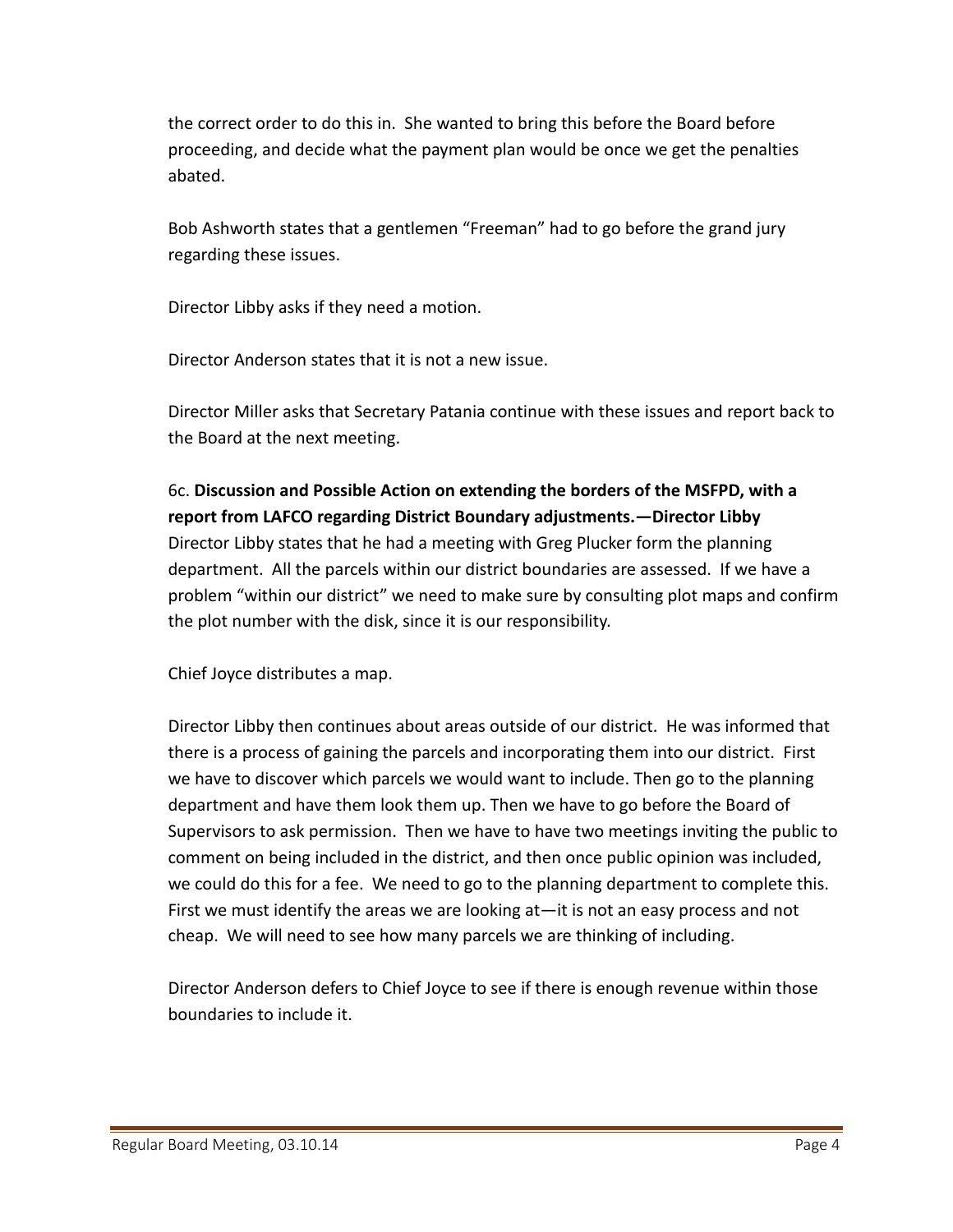Chief Joyce states that they are in our district, but they are not included on the boundary map. He points out that we respond to Plum and Quail Meadow, but only half of Quail Meadow is included in the map.

Director Miller allows Mr. Ashworth to comment.

Bob Ashworth comments on a section near Dunsmuir where this splits.

Chief Joyce states that he had someone from Cal Fire print him the map that he distributed, and there are even areas on North Shore that they respond to that should be included. It may not seem that it would be beneficial for the first few years.

Director Anderson has a larger map that shows Quail Meadow.

Director Libby states that we need to look at parcel numbers and see if they are in our map and do this all at once, rather than a few sections at a time.

Bob Ashworth states that it is like beating a dead horse. Several Chiefs were going to do this, and nothing has been done.

Director Libby states that it has been a cost issue.

Director Anderson states that we need to find out what the cost is prior to proceeding. If we had not had the strike teams this past year, we would not be able to operate. We need to figure out how to increase revenue.

Director Miller asks Director Libby to continue looking into this.

# 6d. **Discussion and Possible Action on Special Assessment (Measure G).—Vice‐Chair Anderson**

Director Anderson has met with Colleen Setzer, Jennie Ebejer, and Bob Cummins about this issue. He has divided it into several different property types. Bob is recommending that we do not proceed according to the draft that he provided to the auditor's office, since it may be very cumbersome to administer. If we want to go forward with it, he recommended that we keep it simple. Prior to this, Charlie Mauck wanted to increase it by 500%. It passed the majority, but not the 2/3rds. The last time the majority was passed was when Evelyn was chairman in 1990, and that was the last time the special assessment was done. He has gone through multiple resolutions from the county, and at this point his recommendation upon review is to level it out with SFR, Multi‐Family, and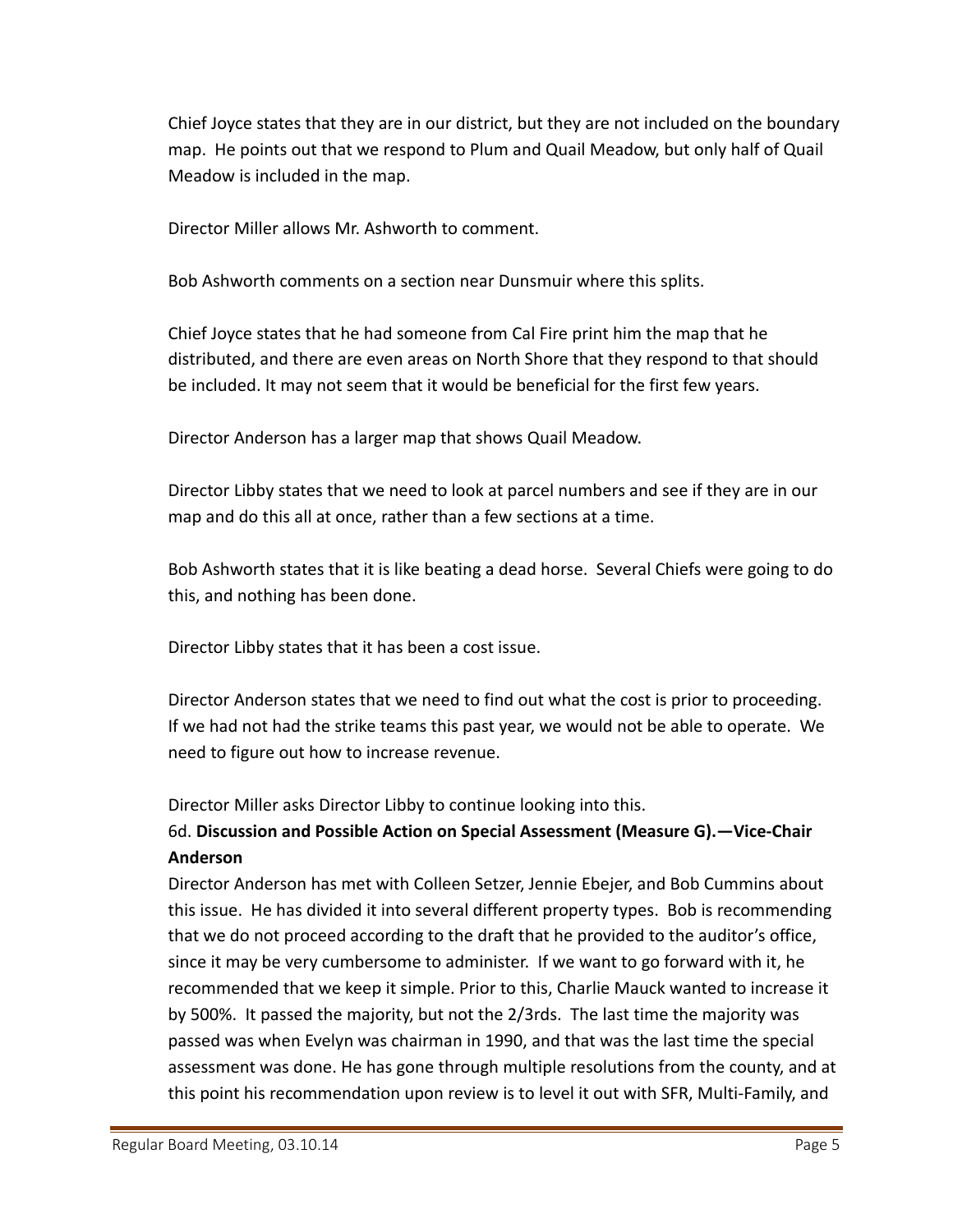Commercial and increase it by 40%. If we increase the base by 40%, that would take our revenue from about \$303,000 to \$420,000. The \$8 would become \$11, the\$24 would become \$33, would become \$34 would become \$50. If we did 30% we would receive about \$390,000.

Tom Haistings does not agree with Director Anderson's numbers. He asks what the total revenue is for Measure G.

Chief Joyce states that it is \$57,238.

Mr. Haistings states that if you add 40% to the above amount, you would only get a small amount of revenue. Measure G is a just a small portion of our revenue, secondary revenue. What we really need to look to is the property tax for increase. Director Anderson asks for a suggestion.

Tom Haistings states that we need to see what portion comes from the state, county etc…he is not sure what comes directly to the District. The supplemental amount of money doesn't add up to the amount that is being projected.

Director Anderson is curious why they would give him this number then of \$303,000. Director Libby states that that they need to determine what number they are talking about which corresponds to Measure G.

Chief Joyce states that he is not sure about the secured income, and where it comes from, and what percentage that is, and if it is something that you can raise.

Director Anderson suggests that we curtail this at this point and he will go back to the auditor's office to discuss this, and he will report it next month.

Director Libby states that this is a bit of a Pandora's Box, and that state legislature will be interesting. He states that the tax collector's office is the place to start and find out how to move forward with this.

Tom Haistings states that we should try at the county level.

Chief Joyce is not sure what the percentage is that makes up the \$220,000 that we receive from secured taxes.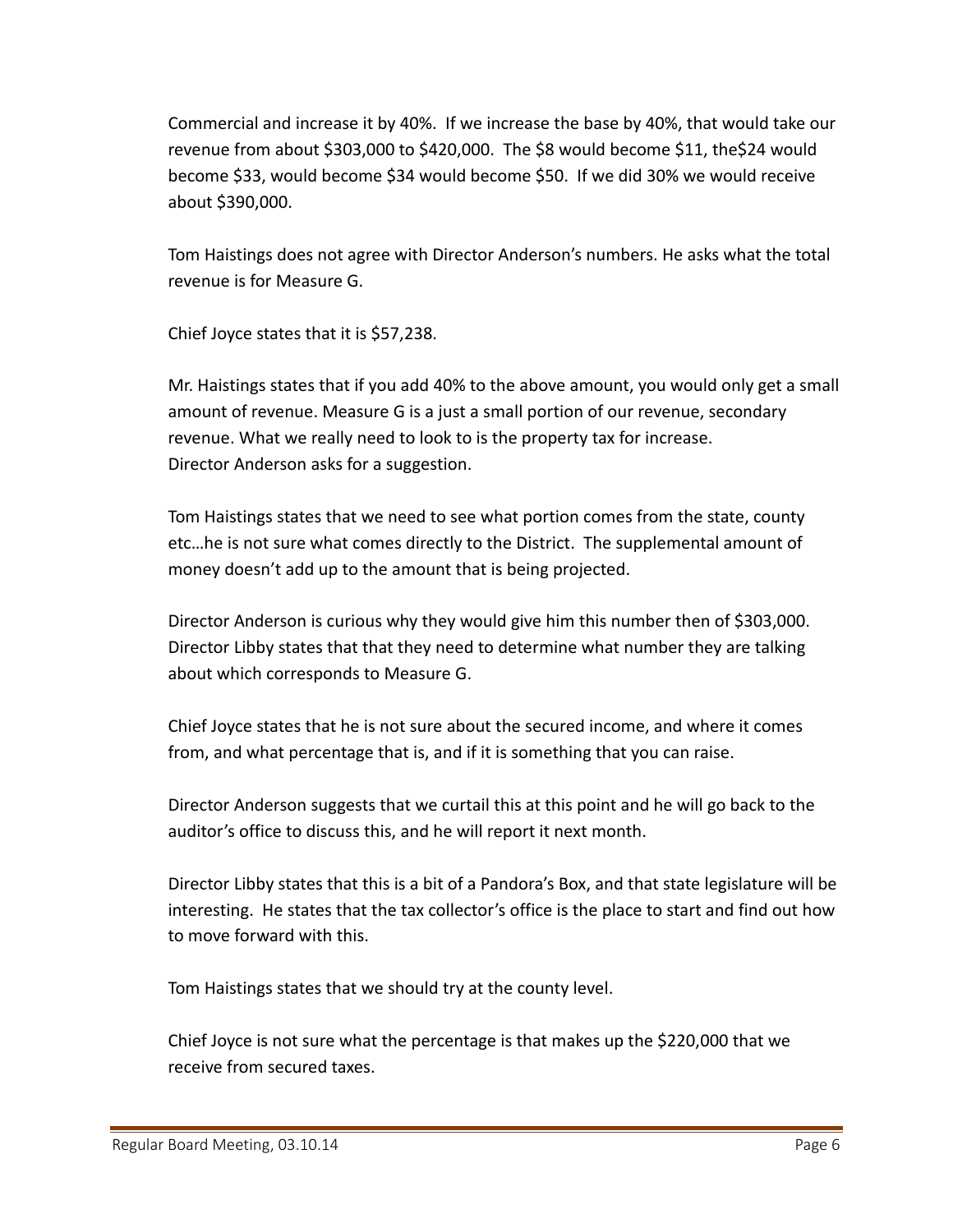Bob Ashworth states that we should talk to Ed Valenzuela.

Tom Haistings in wondering how much additional revenue we are trying to generate.

Director Anderson states that we are trying to raise between \$90‐120,000. We may have strike teams this summer, but are not sure.

Chief Joyce states that we cannot budget off of strike teams. The problem that we are running into is that we are running 500 calls a year as opposed to 150 again. Volunteers are harder and harder to come by, and we are going to possibly have to go to a paid department.

Chief Joyce states that he agrees with what Director Anderson is trying to do.

Tom Haistings states that there are 1,700 lots in the district, which is about \$70 per lot. Chief Joyce states that we have approximately 3,000 lots in the district. He refers to the paper on Measure G that Director Anderson gave to him. Chief Joyce plugged in the numbers of \$25 for open land, \$50 for SFR, and \$100 for commercial and came up with a projection of \$128,900 from \$57,238.60.

Director Anderson says this is a significant increase. Director Anderson asks if he can get together with Chief Joyce this week. He is concerned that Bob Cummins asked him to figure this off of total revenue.

Chief Joyce states that he based this off of the parcel sheet from the special assessment. We need to find out what **percentage** we are getting—especially in relation to Director Libby's project. What percentage of the taxes are we going to get off of this? Is it another \$10 per parcel, or…?

# 7. **NEW BOARD BUSINESS AND POSSIBLE ACTION**

7a. **CLOSED SESSION: Performance Evaluation of public employee Assistant Chief Johnathan Duncan. This item is pursuant to the personnel exception found at Government Code Section 54957.—Board of Directors**

Recess at 10:51 a.m.

Meeting resumes at 11:14 a.m. It was a positive review**.**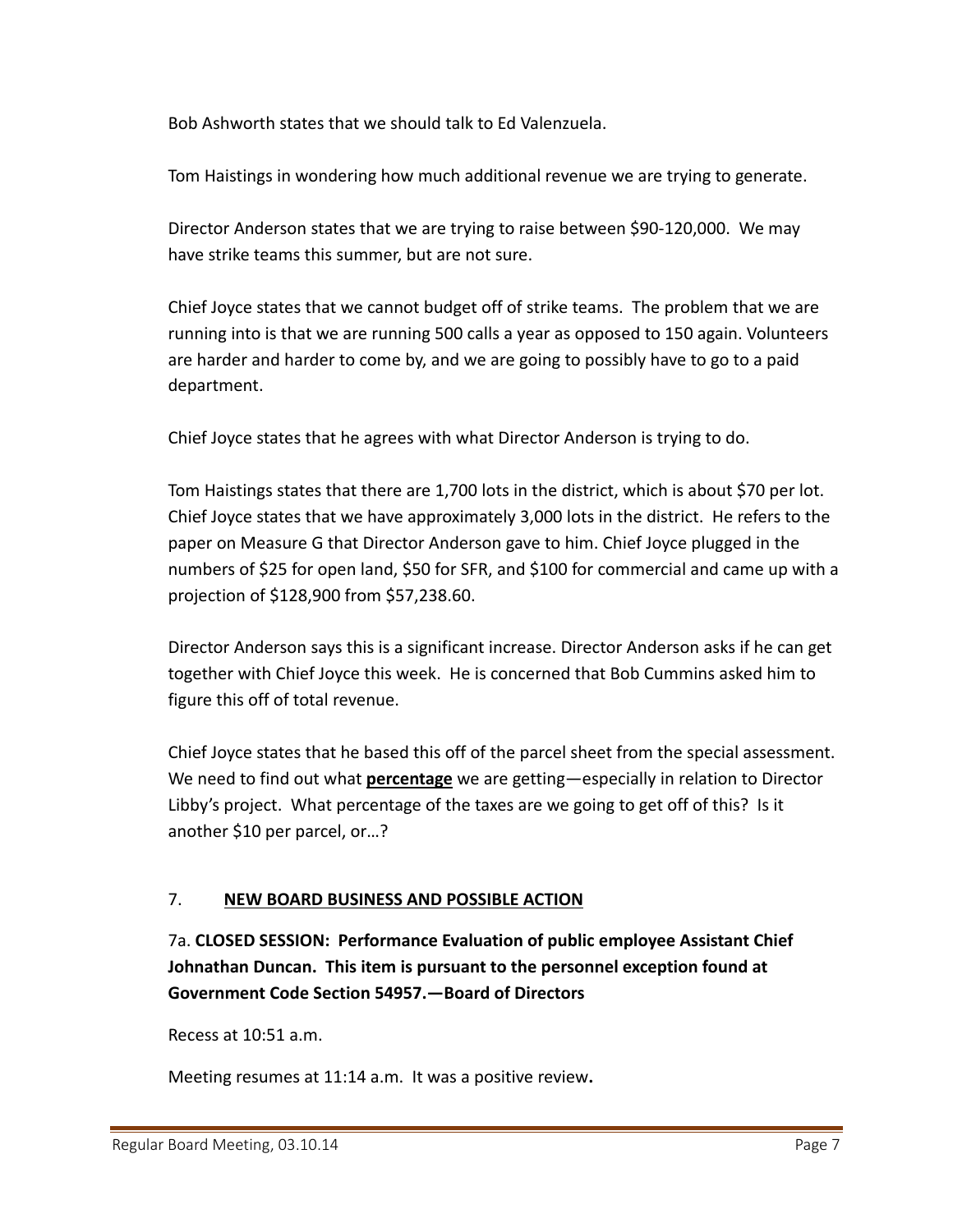# 7b. **Discussion and Possible Action regarding potential adjustment in compensation for Assistant Chief Position.—Board of Directors**

Director Miller states that the Board has offered Johnathan Duncan a 4% increase in pay. He was given 30 days to think about this, but has accepted this offer today.

Director Libby motions to increase Duncan's salary 4% based on his positive review. Director Hoyt seconds the motion. The motion carries 4‐0 with full Board participation. This includes Director Libby, Director Hoyt, Director Anderson, and Director Miller.

# 7c. **Discussion and Possible Action on salary increases to take effect mid‐budget year vs. new fiscal year.—Chief Joyce/Vice‐Chair Anderson/Director Kliewer**

Director Miller hands the discussion over to Chief Joyce.

Chief Joyce directs the Board to the existing Salary and Benefits policy (7c) for *Chapter XI‐Code 1‐XI‐2.* He states that it has specified when the reviews take place, and when the salary would be increased, if the Board has determined that the employee would receive a raise. The review would take place annually from the date of hire, and the increase would take place at the beginning of the fiscal year in July. The employees who are hourly and receive an increase will take place immediately.

Director Libby makes a motion to approve the policy as written, and Director Hoyt seconds the motion. The motion carries 4‐0, with full Board participation.

# 7d. **Discussion and Possible Action regarding Grant Application with the Shasta Regional Foundation for rescue equipment.—Director Anderson**

Director Anderson states that we missed the window to pursue this grant. It was a local grant for non‐essential equipment. Most likely this grant will be available next year, for non‐essential equipment.

Secretary Patania comments, through the chair, that to be able to move forward on a grant, we will have to approve it in a Board Meeting by resolution with the specific amounts and equipment we are looking at obtaining so that it can be approved by a majority of the Board.

Director Anderson states to calendar it for next January.

Director Miller asks if we can call a Special Board Meeting for this type of item.

Director Libby confirms that this is correct; we could not call an emergency meeting.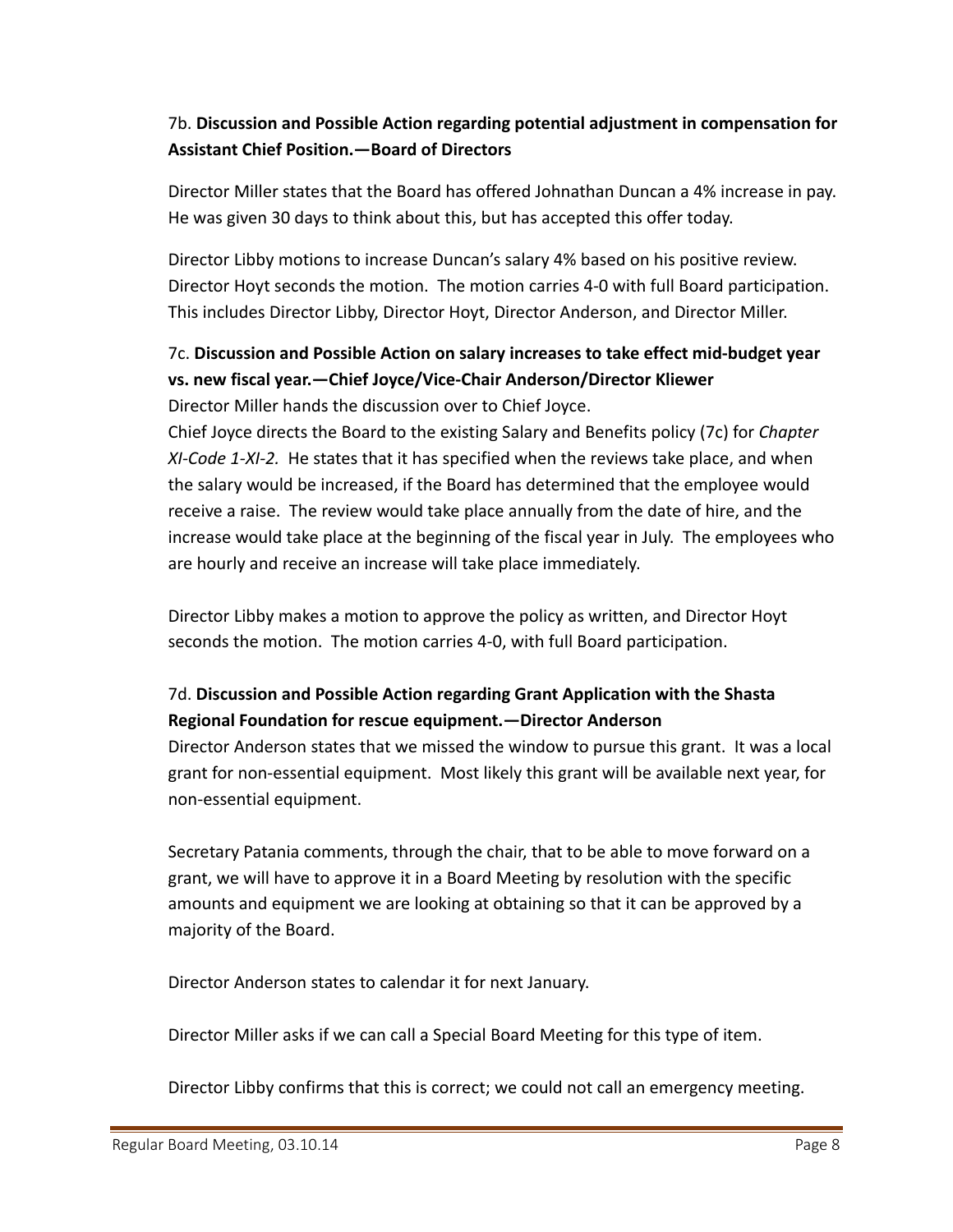Chief Joyce also mentions that they will not fund it if it is essential.

Director Anderson confirms that Shasta Regional is the umbrella corporation for all of the different endowments, which includes the McConnell foundation. They have grants from \$5,000 to \$50,000 as he recalls.

7e. **Discussion and Possible Action regarding Resolution 03102014‐A pursuant to GASB 54 and pertaining policy/procedure as advised by county auditor.—Secretary Patania** Secretary Patania points to item 7c in the packet and discusses the reason for the GASB 54. This was brought up by the County Auditor at the Special District Seminar, and that we need to have a resolution on file to be compliant. It pertains to establishing a fund for a specific purpose, and that we would have to re‐establish that fund on a yearly basis. After our audit last year, Mr. Dragaset actually warned against doing this, but we still need to have it on file should the need arise. For example, if we had a fund for special equipment needs, we would need to re‐establish on a yearly basis from the auditor's standpoint.

Chief Joyce states that the only time he sees this applying would be setting aside a certain amount of money for a new engine.

Director Anderson states that lots of people set this money aside and then lose it.

Secretary Patania states that the Board can review this and pass it at another time, or it can be passed today.

Director Libby makes a motion to approve Resolution 03102014‐A pursuant to GASB 54, and Director Hoyt seconds the motion.

Secretary Patania performs the roll‐call vote, and Director Libby vote's aye, Director Hoyt vote's aye, Director Anderson vote's aye, and Director Miller vote's aye. The motion carries with full Board participation.

# 7f. **Discussion and Possible Action regarding placing GANN initiative on the November 2014 ballot.—Director Kliewer**

Director Miller introduces the topic since Director Kliewer is absent.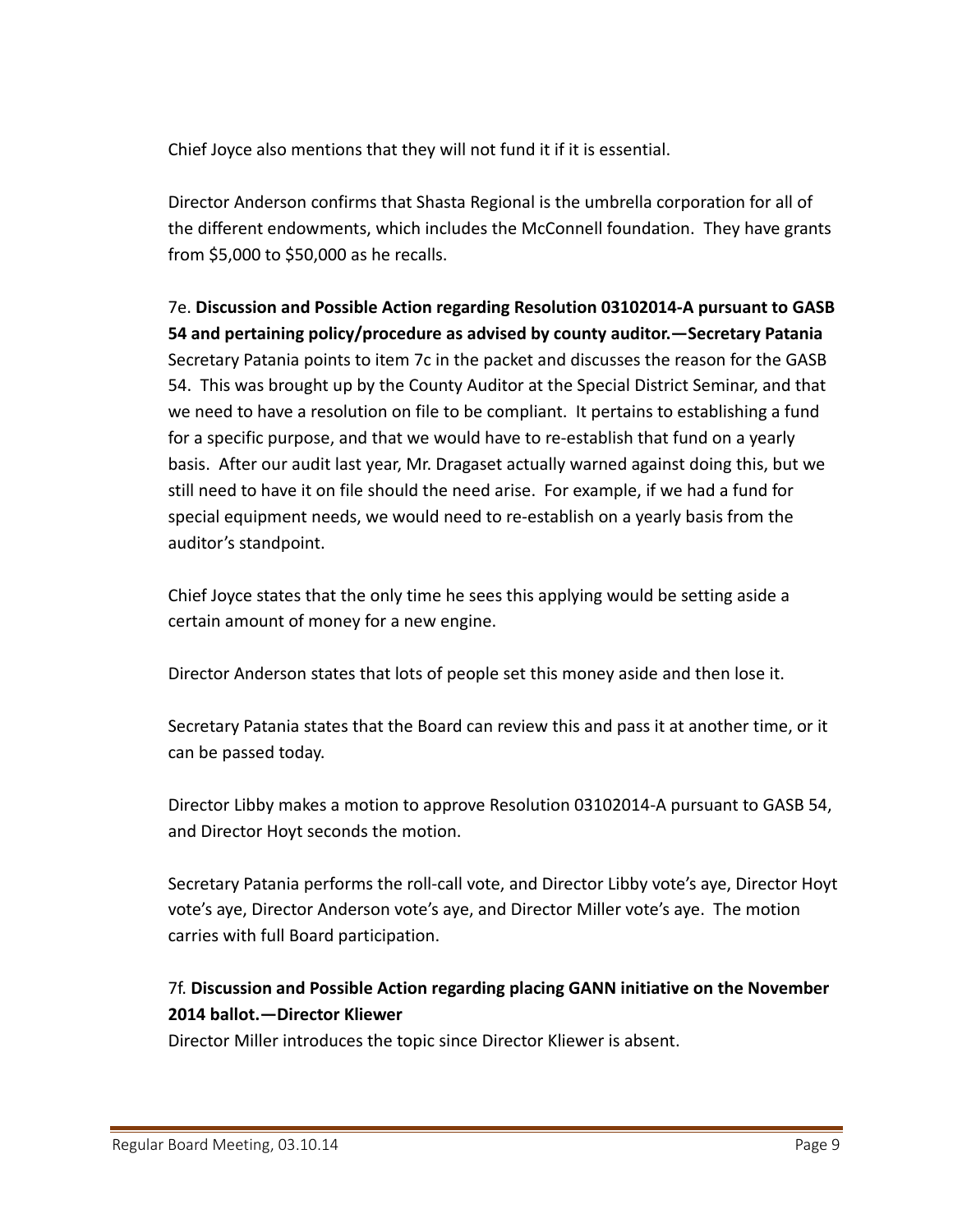Director Anderson shows that under 7f we have the 2011 Resolution that they had for the previous GANN.

Secretary Patania offers to read from the email from Bob Cummins regarding this issue.

Director Anderson doesn't think this is necessary, since he has read it. The caveat is that we will need to make sure we have determined how the special assessment increase will affect the GANN limit.

Chief Joyce states that the reason we are doing this early is so that we are not on a ballot all by ourselves. The last time we spent almost \$10,000 to put this on a special ballot because the GANN limit was up. We need to determine what we are receiving here, and what we will project it out at. They are stating this is what we need to run.

Director Libby states that the GANN initiative is nothing new, it happens every four years, it states that it is what we just need to ask for permission to use the money we receive from the tax roll over a certain amount. Essentially, it allows you to spend what you bring in. It is not as confusing as it seems.

Chief Joyce states that this is hard to explain to citizens, since it is not an increase in taxes; it is just allowing us to spend what we bring in.

Director Anderson states that we have to discuss what we need to do to improve our revenue.

Director Libby states that our ballot measure at this point would be written at \$375,000, but if we choose to increase the Special Assessment, we will need to figure that in. Director Libby asks to table until we research what is going to be put before the taxpayers; we have to see if we increase it.

Chief Joyce asks if this just includes tax dollars.

Director Libby states that strike teams, grants, etc…are not included. He thinks that we should explain this on our website to get the public prepared, just a sentence or two.

Chief Joyce states that perhaps we can even add it to our newspaper article.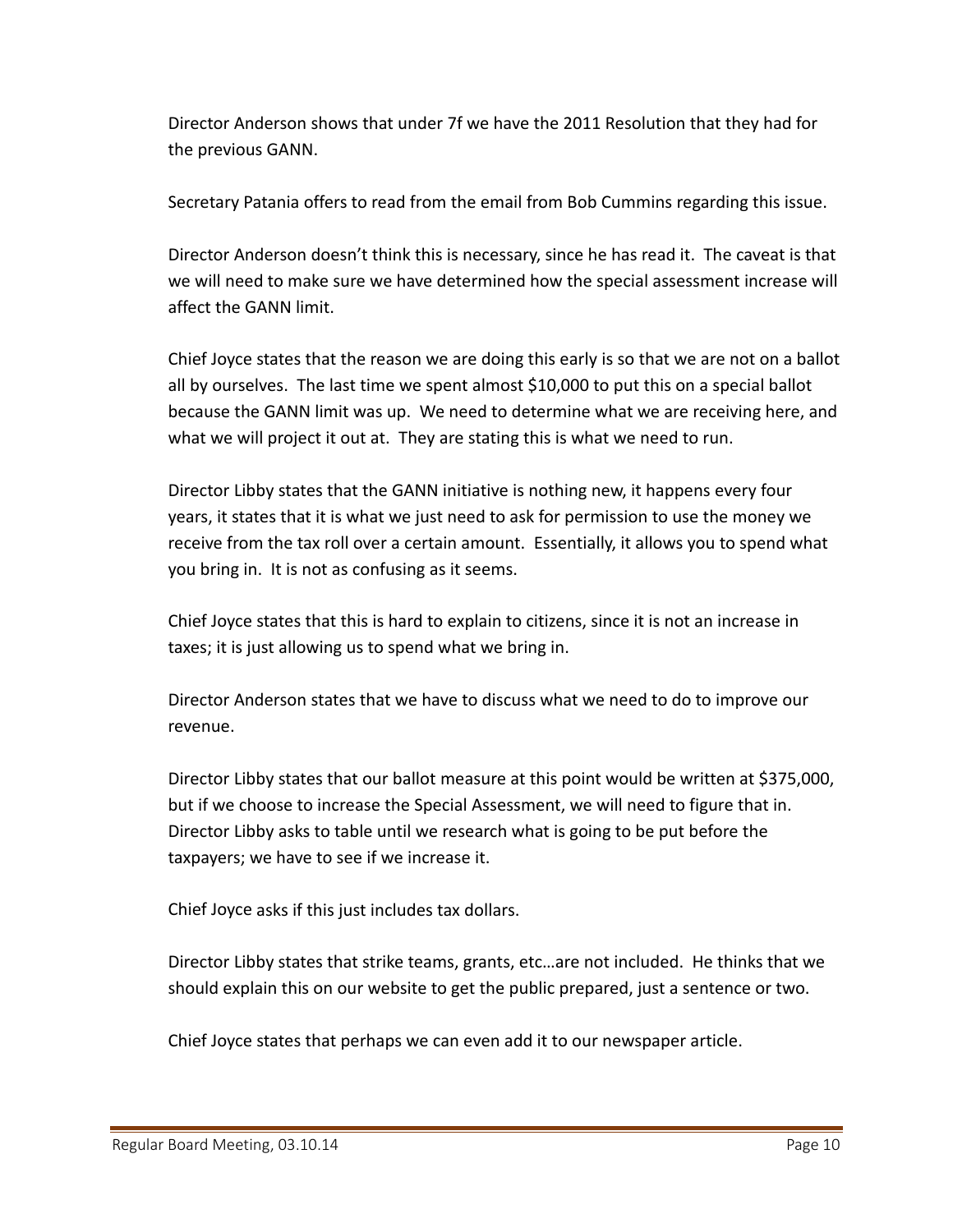Director Libby is not sure if it is majority or 2/3rds. He asks if we should hold off until we receive the information. We need to act on it by June.

Tom Haistings suggests that the parcel increase, GANN, and the special assessments need to work hand‐in‐hand so that they can be pursued at the same time.

Chief Joyce suggests making one agenda item for all three.

Director Anderson suggests that we have an Advisory Committee regarding these topics.

Chairman Miller assigns Director Anderson and Director Libby to this advisory committee for all three topics, and asks that they report back next month.

Director Libby is not available the  $14<sup>th</sup>$  through the  $23<sup>rd</sup>$  of this month.

### **8. The next regular scheduled Board Meeting is April 14th, 2014.**

Director Anderson is bringing someone who would like to run for the Board at the next vacancy.

### **9. Chief's Report and MSFPD Information Report to the Board—Chief Joyce**

Chief Joyce distributes the Chief's Report, and reads from this report. (See attached for February) They finished up the S‐234 course, which was three weeks in February, and includes the fit tests and donning of the SCBA's.

The South County Volunteer Fire Academy has started and will continue through the end of May on Saturday's. There are 26 members, and this is funded through the state grant. Some of these classes will be at C.O.S., Lake Shastina, and Dunsmuir. It started on March  $1<sup>st</sup>$ .

### **10. Discussion and Possible Action on Accepting Donations.**

No donations.

**11. Mt Shasta Fire Protection District Newspaper article—Monthly Review** The Board reviews the article.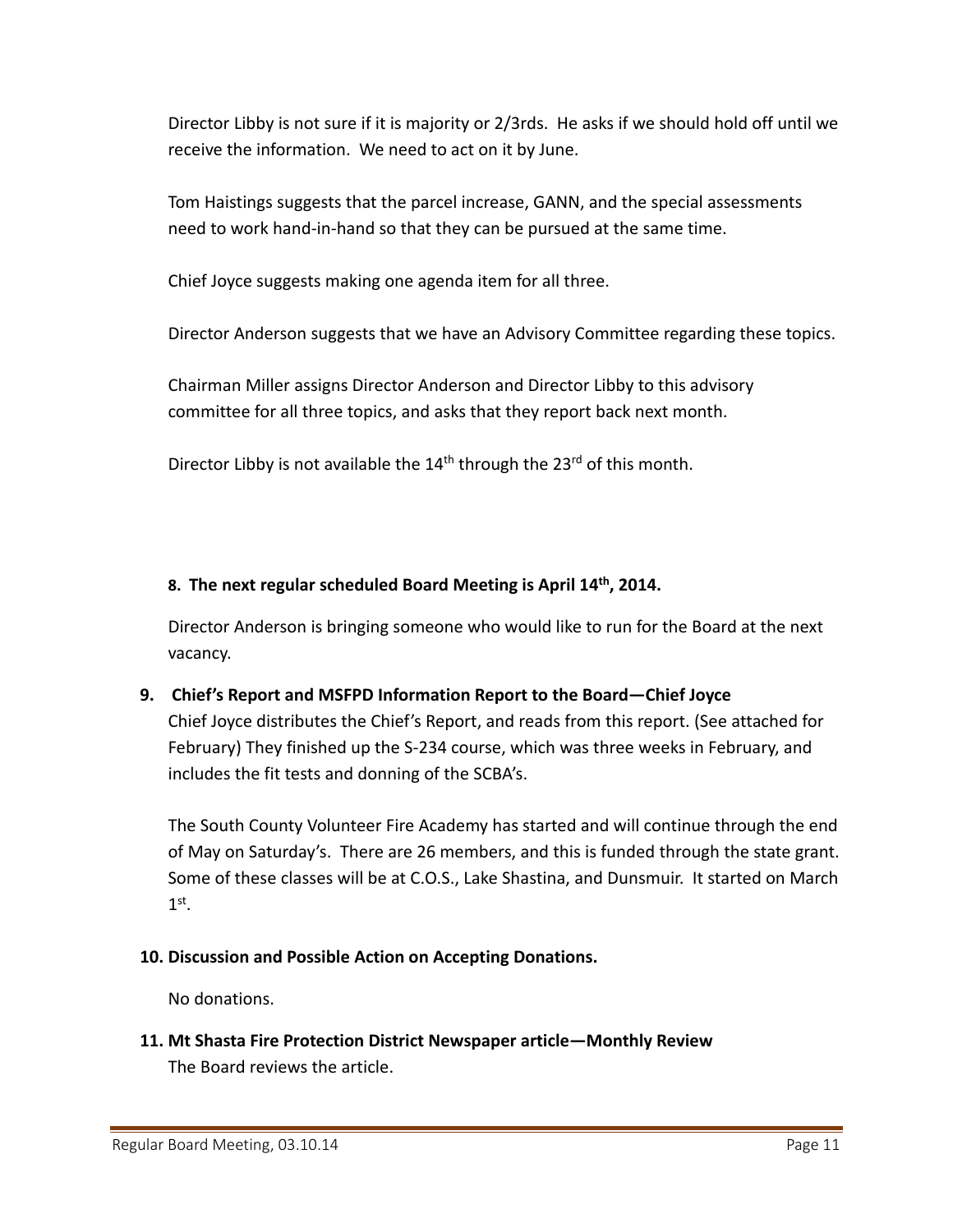Director Anderson asks if we should add a comment stating that we do not receive money from Cal‐Fire fee.

Director Libby states that we should keep this non‐political, but may address a letter to the editor regarding this topic.

#### **12. Fund Transfers**

No fund transfers.

#### **13. Payment of the Bills**

Director Miller has a few questions about the bills. He is concerned with the bill for \$97.92 from SJ Denham. Is this the oil change or just to replace a lug-nut?

Assistant Chief Duncan explains that it was for the 2009 Dodge.

Director Libby confirms that it was for an oil change and lug nut.

Director Miller asks about the bill for training manuals.

Chief Joyce states that we will be teaching a class at the station for Fire Investigation IA. The District is sponsoring it, and will have four firefighters that the District will be covering, and Chief Joyce will be reimbursing the District on this. This is for the Investigation 1‐A class. Usually it is about \$345 for the class. He will sit down with the Secretary to determine these amounts once all the bills come in. Once the money is recouped from the students, he will reimburse the District for the amount spent up from, less the District volunteers.

Director Miller states that we need to look into recouping some of these funds for the District.

Chief Joyce states that he does not want to charge the locals \$345 for a class, and prefers to just have them pay for materials. We will put it in an invoice form. We will break this down for the Board, and for the County Auditor's office.

Director Hoyt makes a motion to pay the bills, and Director Anderson seconds the motion. The motion carries 4‐0 with Director Libby, Director Hoyt, Director Anderson, and Director Miller participating.